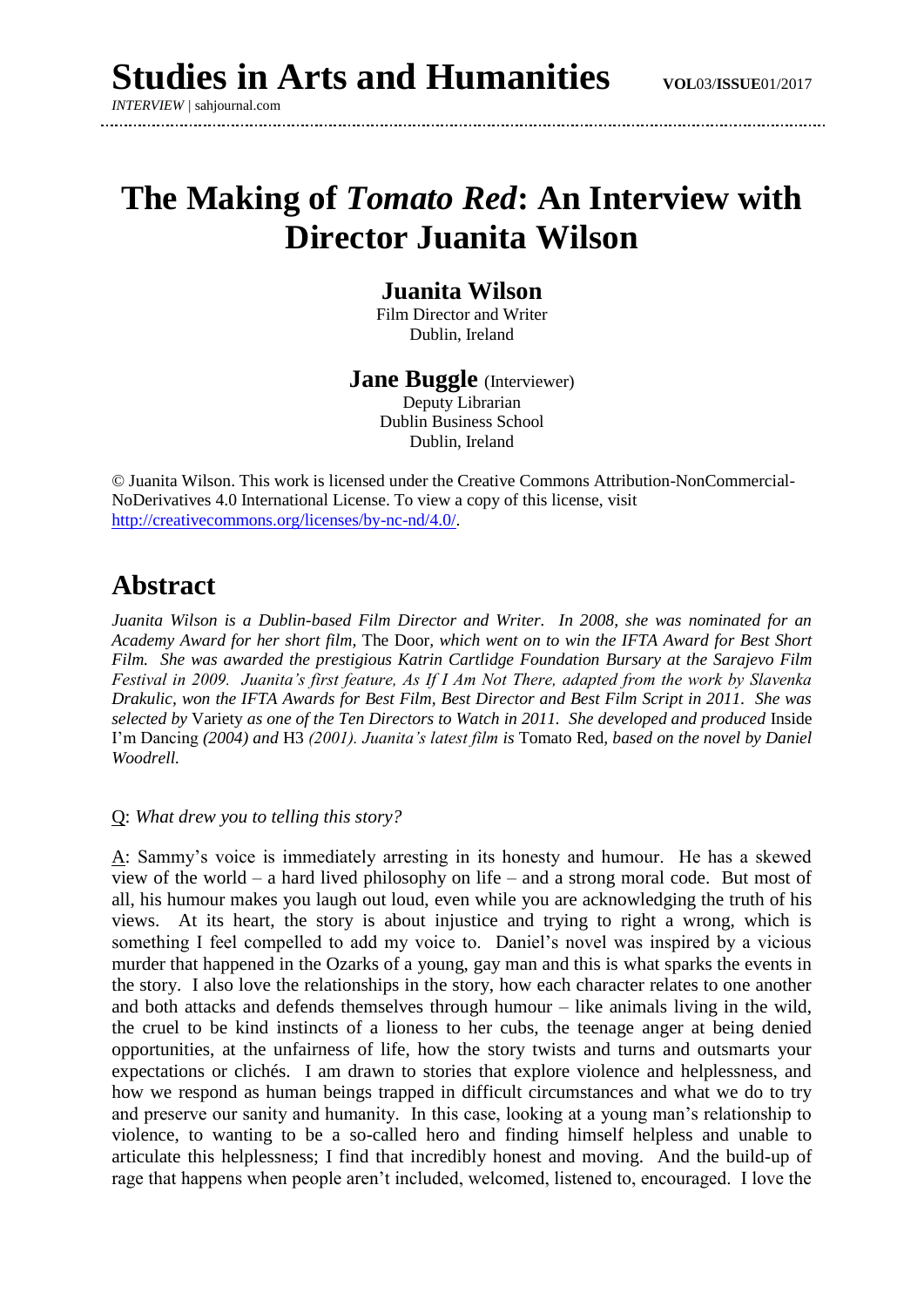way there is no one simple antagonist, instead it is a system that in order to preserve its power, sacrifices the weakest element. And the brutal ending is true and uncompromising, and this gives the story its power.



Q: *Will you describe the creative process of Tomato Red from conceptualisation to the final cut?* 

A: Reading certain books for the first time, I instantly know that I am gripped by a desire to put this story on a big screen for an audience. With this book, that feeling came from the first sentence. I had a palpable feeling of love and sadness as I read Sammy's words, and entered the world of Venus Holler and heard the different voices and dreams of the characters who live there. The way Daniel Woodrell uses language to describe life is breathtaking – I was constantly laughing as I read each sentence despite the difficult subject matter at times and was deeply moved. And the element of surprise he brings to his stories makes it so fresh, you literally do not know what will happen next, how the story will end, though you so desperately hope it will work out for the characters you have come to love and care about so deeply. So, needless to say, the end was like a punch in the stomach.

Once I read the book, we enquired about buying the film rights which at the time were not available, so I worked on adapting another of Daniel's novels The Ones You Do - a great, epic story of family and justice. But when the rights to Tomato Red became available a couple of years later, we pounced and fortunately Daniel granted us the rights which was such an honour and a privilege. Adapting the book was frustrating at first, as the first drafts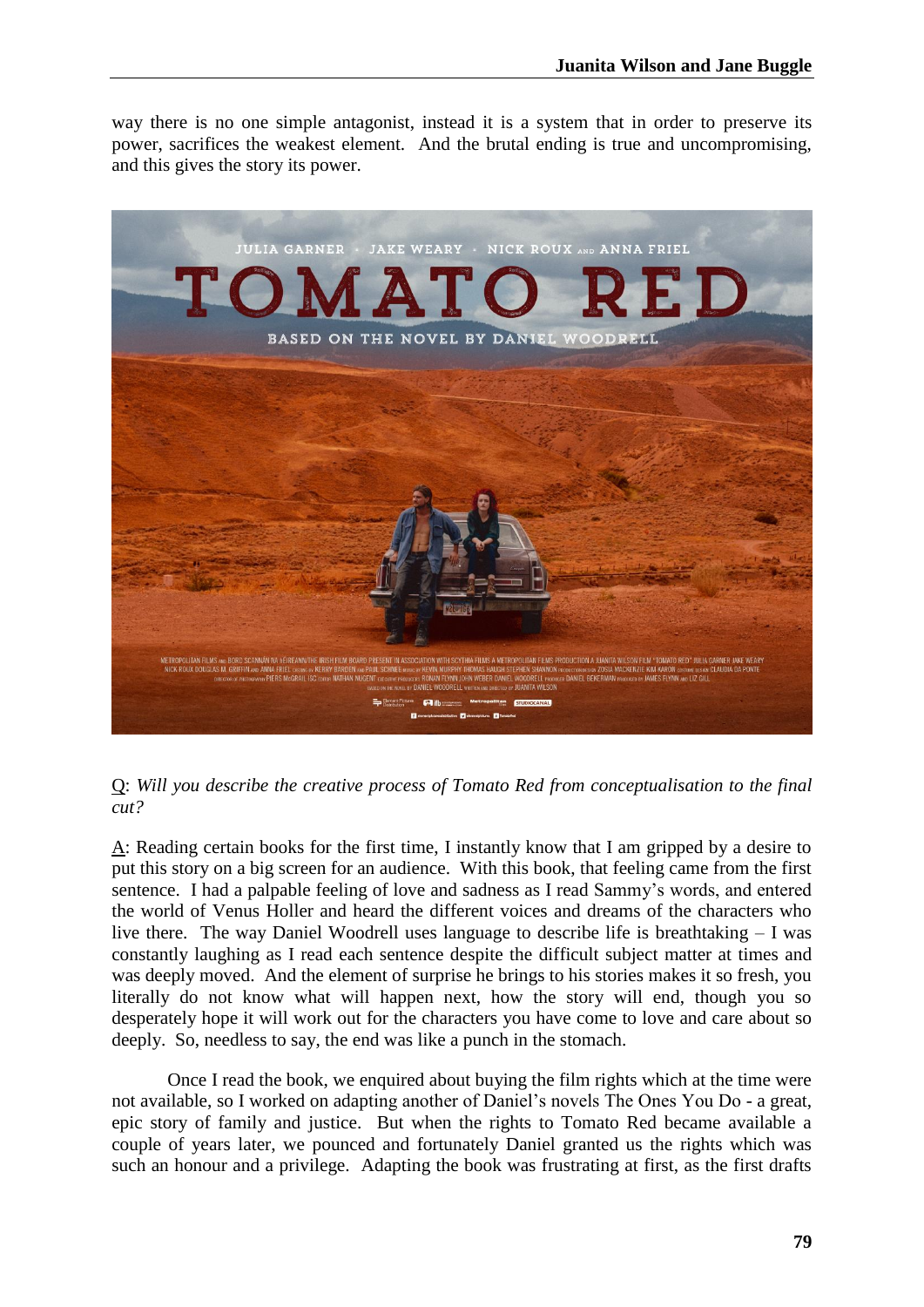of the screenplay were nowhere near as good as the novel, but eventually, working through all the material and shaping it for a cinematic experience, I came to the draft that we filmed. Working with Daniel was great because he was open to change if I felt it was necessary, though in the end, the film is very much the spirit of the novel, no changes were necessary.

Casting took some time; initially we found Julia Garner as Jamalee and Nick Roux as her younger brother Jason and were really excited, particularly at the chemistry between these two which must work in order for them to be convincing as siblings. Finding their nemeisis, Sammy, took longer as the qualities he embodied were complex – gritty, masculine, rough, intelligent, reckless but responsible, young but older than his years… but when I saw Jake Weary's audition, I had this quiet excitement inside me, a feeling of knowing or recognising something – the same feeling I had when I first set eyes on Natasha Petrovic who played Samira in As If I Am Not There – there was a simplicity, a cleanness, an honesty that required nothing more – an ability that they both have to embody the character in everything they do – the tilt of a head, a blink or turn away, how they hold themselves, there is a truth in the body that can't lie – words can say anything but our bodies always betray our true feelings. And Anna Friel – she just had all the qualities for Bev – grit, fun, smart, pragmatic and gorgeous – she was a complete revelation for that role. And the chemistry between her and Jake was fantastic. She also brings an inherent vulnerability to the roles she takes on that gives them such dimension and depth.

The next key decision was the cinematographer and I had been tracking a relatively young Irish cameraman Piers McGrail since seeing a beautiful short film he shot some years back. He has an incredible eye and brings this to all his work. He is a master of framing and composition which for me are the key in terms of choosing pictures to tell your story. Beyond this, he was an ally in all our challenges in terms of finding the best locations and going the extra mile to deliver the absolute best in terms of quality. It was exciting to explore images and ideas with him and build up an aesthetic for the film.

In terms of shooting, the original story was set in a small town, but I felt that nowadays, there wouldn't be the same level of isolation in a town in terms of opportunities, employment, community and support that you might find in the middle of a vast mountain range so, after much location scouting, we placed them on the outskirts of a small town in the middle of nowhere, with mountains stretching into the distance as far as the eye can see. Opportunity is never going to come knocking here any time soon, and it's important to show that visually. Jamalee really is trapped. But the landscape itself is incredibly beautiful too, which is important, that the circumstances they face are tough but their world is colourful, not grim. And they are outsiders, literally, on the edge of the town, on the fringes of society. We can see that from the location which becomes almost a character in the film.

Once these key decisions were decided, we headed out for the ten weeks – five weeks to prep and five weeks to shoot – which is relatively short. The shoot was intense and challenging as always on a production that is ambitious and modestly funded but as we were all holed up in the one small hotel in the town where we were filming, we became close very quickly and had a lot of fun together and this really boosted morale amongst the cast and the crew. And having Daniel come and spend time with us on set was very emotional for me and for the actors, just being around the man who had created all of this and being able to share our excitement and appreciation of him and his work was profoundly moving. The absolute sadness and emotion involved with the scene where they discover the body was hard on everyone, but afterwards we knew we had something really special. And the joy of shooting the pigs scenes was definitely one of the highlights!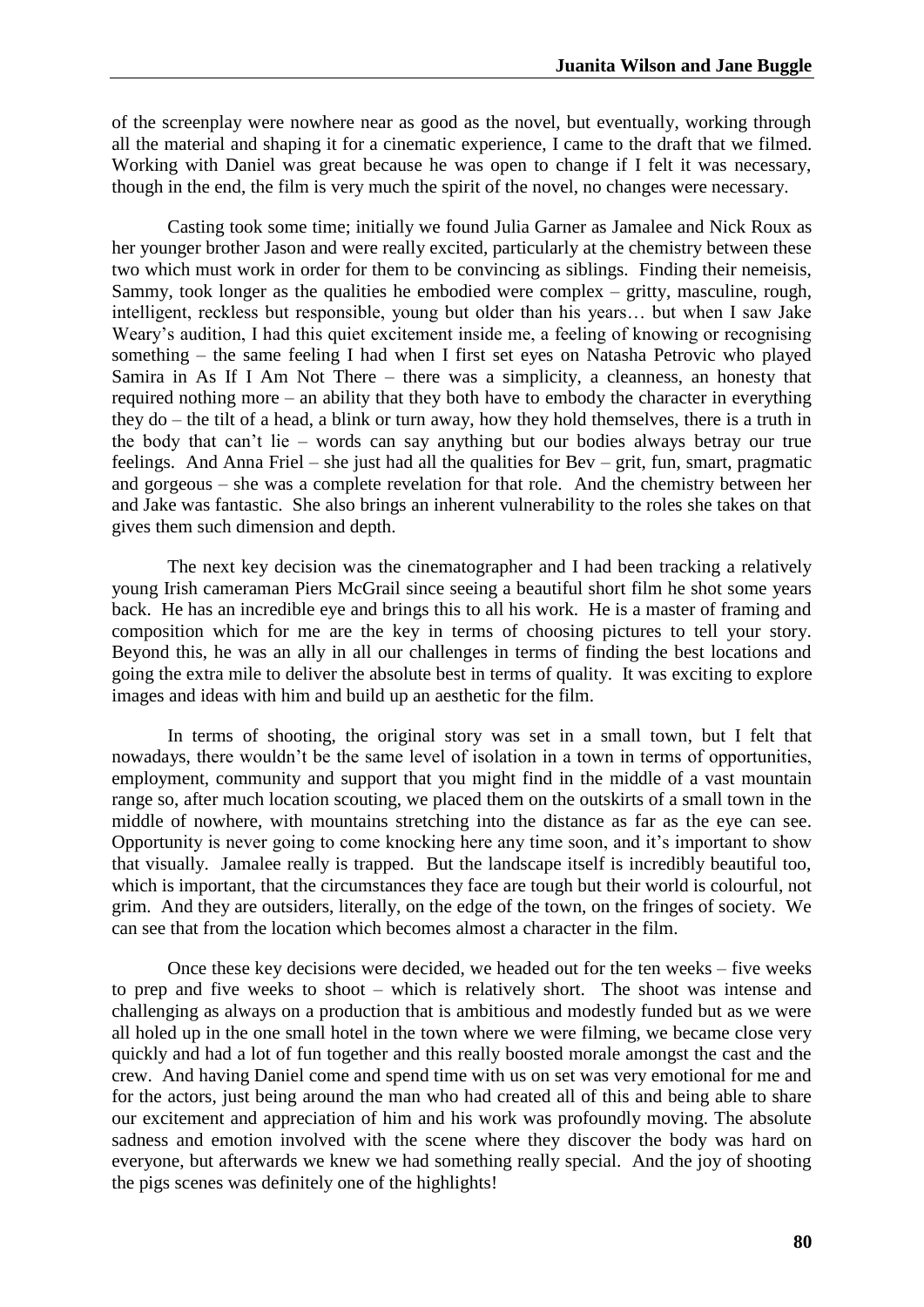Back in Dublin, the rushes were in the safe hands of editor Nathan Nugent who I have worked with on all three films, and the editing process is where the real storytelling gets honed. It is wonderful to have someone where there is complete trust so that you can be brutally honest with what you have and what you are doing, and rigorous in all your choices. Nathan and I both have a ruthless streak and are quick to discard anything we feel is not serving the pace of the story. But in this case, bizarrely, we found that we were too ruthless at first and needed to build the story back up so we ended up using pretty much all the set ups that we shot. And Nathan has a great ear for music, so he interwove some of the scenes into montages with the haunting music of Dustin O'Halloran's A Winged Victory for the Sullen which create some of the most memorable moments from the film. Irish musicians, Kevin Murphy, Thomas Haugh and Stephen Shannon created the score which sets the tone for the film with its raw cello and dark undernotes and very much contributes to the film's personality. The sound editing was also very creative in building up the atmospheres in the locations and the scenes. Seeing it all develop and come together in the end is exhilarating. There is always a distinct point in the post production process where you feel the film has found itself – has become its own distinct thing with its tone and rhythm that is inescapable, its essence and then you feel your job is almost done. Watching the film with its first audiences is nerve wracking, particularly a film like this that is uncompromising in its honesty and goes against the herioc Hollywood template, so it was great that the film played so well and was so well received. A recent highlight was watching it at the Newport Beach Festival just outside Los Angeles which was its first north American audience and seeing the humour play so well, in addition to the dramatic moments. It was particularly meaningful having lead actors Jake Weary and Nick Roux there with their entire families in the audience, it made it very special and personal and a way to celebrate their talent.

#### Q: *What was the biggest challenge in making the movie?*

A: There were several big challenges – choosing the actor to play Sammy was definitely one and choosing the location that portrayed the spirit of the story was definitely another. Setting the tone of the film was also of huge significance – balancing the need for portraying reality and truth with the colour and playfulness of the story and of the writing. Other than those big ones, there were several other significant challenges on a daily basis but such is the nature of shooting!

#### Q: *How close is the final film to your initial vision of what it would be?*

A: It's funny; you start out with a commitment to the material, rather than a developed idea or vision of a finished film. I would always have visual references as I develop a project, usually photographs and music that capture the spirit of the story, or the characters, but there isn't an overall blueprint or manual that you are trying to follow. My approach would be to explore all the possibilities, to examine and question options, to look and keep looking until you find the components that feel right – whether that's the actors or the locations or whatever. Throughout the process, you try and maintain the emotional honesty of the characters and their journeys, you try and make strong pictures, the strongest you can find, you defend the parts of the story you find most important – its originality, its truth, certain humour and dialogue, the key moments you feel move you and make the story resonate for you, but it's in abstract ways rather than a clear picture. Much like a recipe – you pick the best ingredients you can find to get the flavor you want, but the finished dish is a complete revelation. It always feels like it becomes a film, a thing in its own right, thanks to each of the individual choices you made, but when you are making them, they are just simple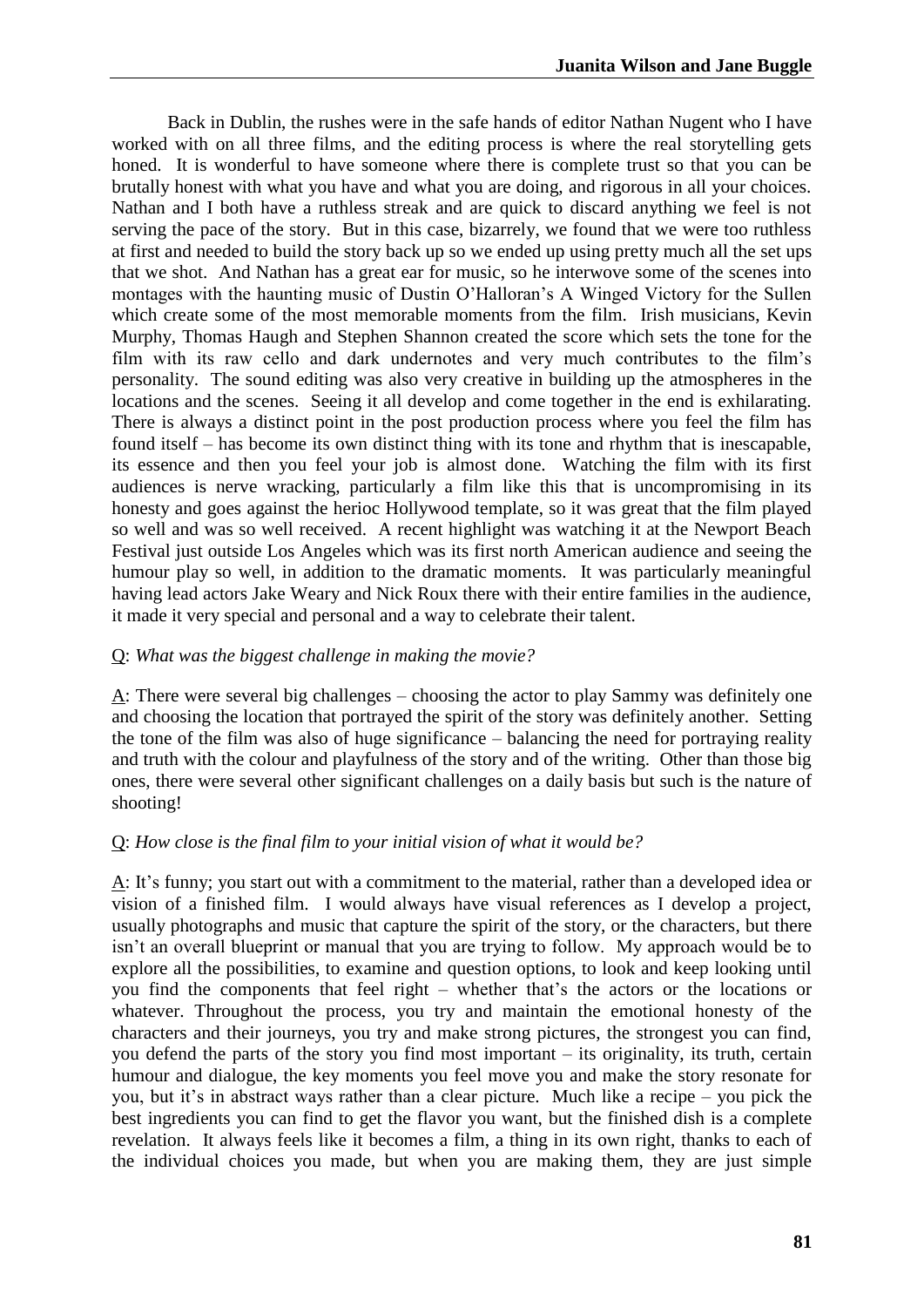choices, it's when you put all the parts together that you get a film. It's always surprising to some extent, but in a good way!

#### Q: *How do you know when your film is finished and when to walk away?*

A: When you've exhausted all the options and feel you have tested all the possibilities and each moment feels right. The questions in your head fall silent and you can just sit back and watch it and it does what you intended it to do. When you know you've found the code to unlocking the emotion and impact you want, that it's visually as strong as it can be and that it moves you. And that it's the best that it can be, regardless of any constraints you've had to deal with.

#### Q: *What universal themes are explored in your film?*

 $\underline{A}$ : Violence, helplessness, a need to belong. My films always involve people looking for a home, in its deeper sense, of creating a family rather than the one they were born into, about people struggling against circumstances not of their choosing, and having to choose their response, whether that is through ritual, dignity, denial, rage, love or violence. Ultimately they're all about love in all its forms. When our backs are to the wall, we find out who we really are. What our humanity is.

#### Q: *How important is the background score in engaging the audience?*

A: Music is so important in films, but I am very resistant to anything overly sentimental or manipulative so how much and when you use it is critical. In this case, the score sets the tone of the film which is very particular and distinct. Often I use music after dramatic moments, rather than during it, in the moments where the character and the audience are processing something that just happened, and I think music is incredibly powerful when used in this way. It opens us up emotionally and instantly transports us to a place that would be difficult or impossible to create with words.

#### Q: *What does the film say about the world we live in?*

A: The film reflects the world we live in in a number of ways. Violence begets violence, sustained injustice provokes a negative reaction, that if people don't have a voice, are excluded from society, denied opportunity or justice, sooner or later they will find another way to have their voices heard. I think this is the core message underlying the story, which is very relevant and timely.

#### Q: *How much do you have to compromise as a filmmaker because of budget and financial restrictions?*

A: Far too much! In truth, some restraints cause you to have to rethink or reimagine elements of the story and often this produces a new creative solution so it's not always negative. But the main thing that financial restrictions impacts on is the time you have to film, and the less time you have, the less detail you can film, so you have to really try and fight against the story becoming too linear and thin, to film enough detail to allow the story to breathe and to build up atmospheres. And you want to give as much time as you can to your actors to do their job and make sure you can capture everything you need in terms of the emotional truth of the story. Often this is in the characters' reactions rather than actions, so this must be factored into the schedule or stolen from other scenes. You want the film to be as rich as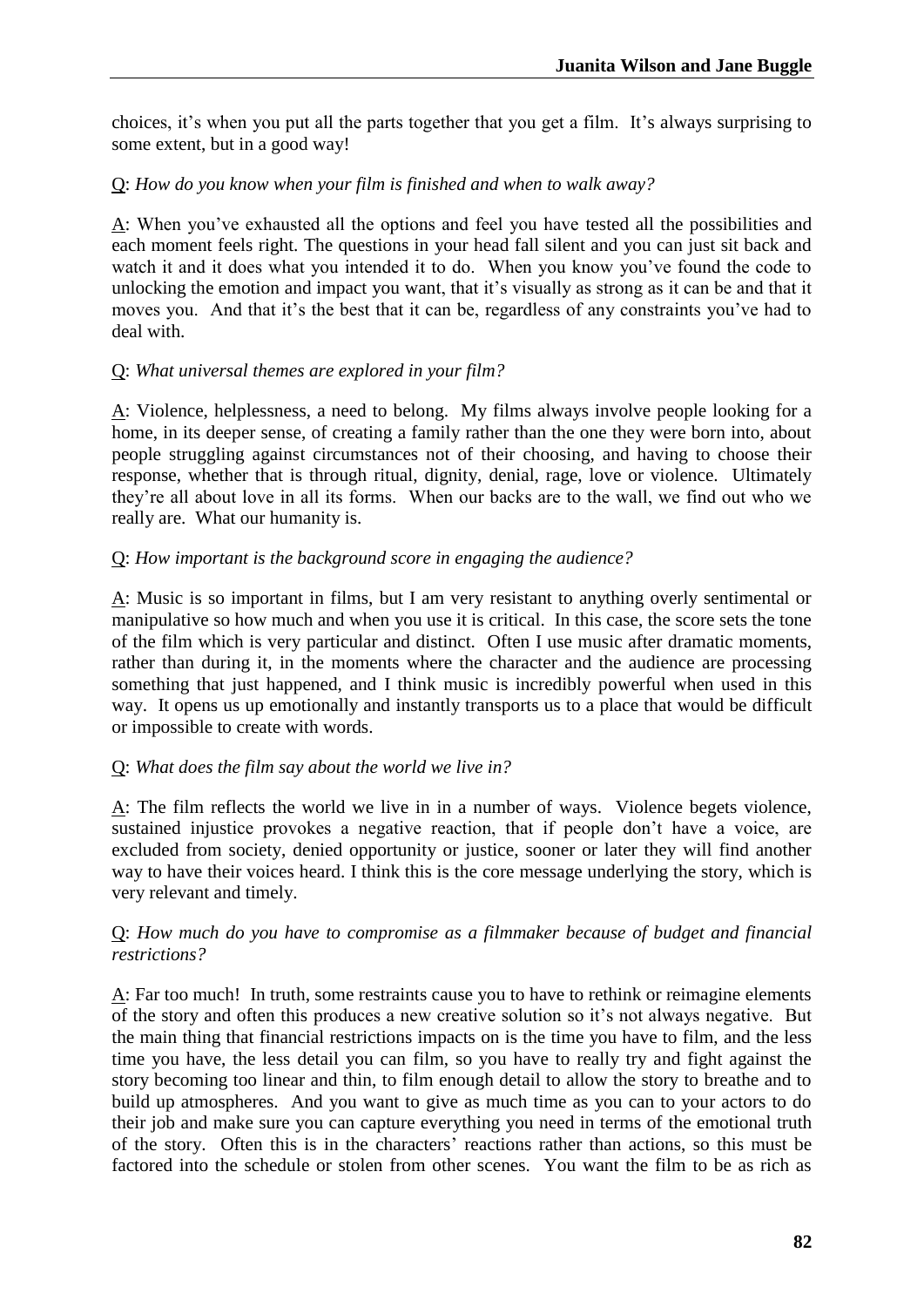possible and to have options in the edit room to heighten certain moments if you feel it's appropriate. And moving the camera greatly increases the time spent filming a scene, so if you have limited time, it often limits the complexity of the shots. But again, this enforces a simplicity of style which can add to the story telling, and you can concentrate on creating beautiful or striking frames and compositions.

#### Q: *What is your philosophy in life that influences your creative work?*

A: The key theme in my films is resilience, surviving difficult events and finding a way to continue, not just to live but to continue to be human; to not be destroyed or embittered. So although the subject matter can be very dark at times, the message is that we can survive. To connect with our humanity. And not simply in a heroic way where we have the power as an individual to overcome negative events or turn them around, but that we have enough love and compassion and intelligence in our hearts to survive, to connect and find meaning in our lives. In the last moment of each of my films, the main character chooses one simple act and this act determines their future. However, in the case of *Tomato Red*, it is more a tragedy in the classical sense, but still the main character decides to act, rather than be a victim and remain passive. There is also always a strong connection to home or search for home, for belonging, for family at the heart of each of the films as well as dealing with loss. In short, we need to connect with our humanity. We need to respect one another and listen to each other. And ultimately, love is stronger than hate.

#### Q: *Why do you think there are so few women in filmmaking?*

A: There are many, many women in filmmaking but often they don't get their voices heard. The statistics are shocking. This imbalance is starting to be addressed in terms of specific support to address prejudice against women writers, directors and producers which is to be welcomed. Women are breaking down the myths about the types of stories they want to tell, and their work often accesses huge audiences. The industry is slowly waking up to this. I think the main thing is for women to keep pushing the boundaries in terms of subjects, genres, approaches and all forms of story-telling. Commissioners and financiers are traditionally conservative and maybe see women's choice of subject matter or approach as minority or non-mainstream, and that it therefore poses a bigger risk. But consistently films and recent drama series challenge that assumption and prove themselves at the box office. And as in all areas of industry, the more support we get as working parents, the more we can actively participate in the industry and focus on the demanding pressures of film making.

#### Q: *Who is your dream artist you would like to collaborate with?*

A: Roy Andersson. He has such an original voice, he is a beautiful visualist and his work contains such truth and humour. You can't put it into words. It just instantly creates an inner smile. I admire someone who can create such a bold vision and then has the personality and means to carry it through so excellently. His palette and visuals are so controlled and composed, and his characters and situations are full of irony and truth. He is kind to our flaws and weaknesses but is not afraid to confront our darkness as human beings. His work is so particular to his mind and personality. No one else could create what he creates. I love that. I can't imagine what a film collaboration between him and me would be like, but hopefully it would at least have an audience of two!

Q: *Do you find the process of working with other collaborators difficult or essential (or both)?*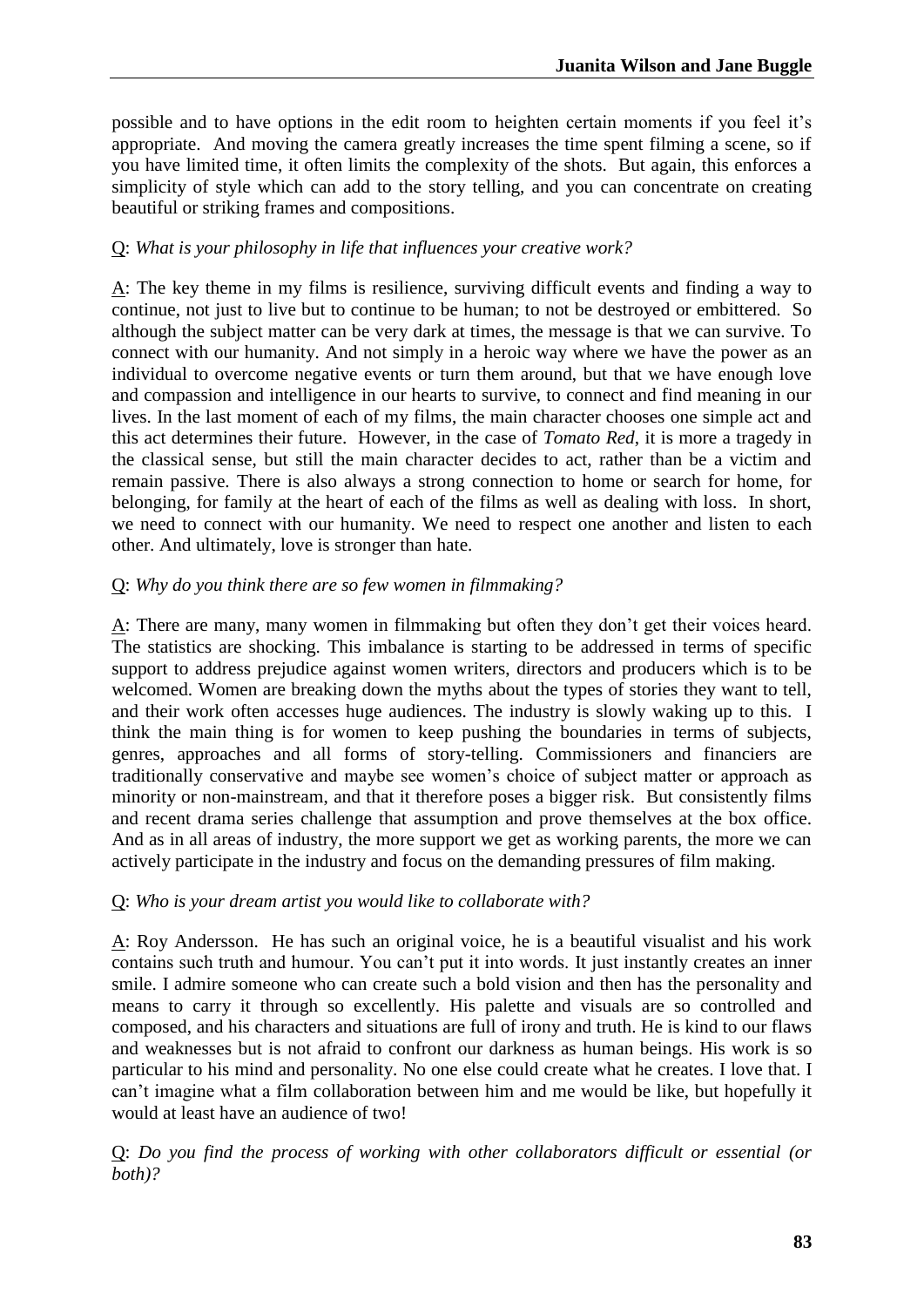A: Collaboration is the essence of filmmaking and it is in the sharing of creativity and skills that a film can really reach its full potential. I believe that a strong core team – writer, director, producer, cast, cinematographer, editor – creates a strong film. If any one of those elements does not have its own independent voice, the whole film suffers as a result. It's through honest and open collaboration that ideas can really grow and a vision can be realised. That it can become bigger than a sum of its parts. And it is the nature of working closely with other creative people that makes filmmaking joyful. It is the most exciting, challenging, vulnerable relationship you can have, and drawing on other people's experience and skills and creative ideas is a privilege. A film depends on so many people's input and skills, it's incredible. Each tiny decision makes an impact on the film. So it is an especially intense experience and yes, dealing with so many people will naturally have some inherent challenges, but overall, it is wonderful to be part of the talent and commitment of all the participants. To be saved from some of your worst ideas and mistakes and be a part of something greater than your own limited imagination and experience is truly humbling.

#### Q: *What kind of cinema or direction style do you like?*

A: I love films that bypass your brain and stir up something deeper inside you. *Nostalghia* by Tarkovsky is incredibly beautiful and mysterious and works on some deeper level, Nuri Bilge Ceylan's *Uzak* is a deceptively simple study of loneliness and longing, the mood and theme of Paolo Sorentino's *Great Beauty* can't be described in words, Bennett Miller's *Foxcatcher* is a masterpiece of cinema, Paddy Breathnach's *Viva* is an incredibly moving celebration of the human spirit; stories where peoples' inner lives and feelings are revealed without words. Where you have time to discover and process a deeper meaning, to read the images and appreciate the frame. Animations like the brilliant *Spirited Away* that are breathtaking in their execution and imagination, and films like *Team America* that are so funny, irreverent and necessary are pure genius.

#### Q. *What would you like to do in filmmaking that you haven't yet done?*

#### A. Break \$100,000,000 at the box office!

#### Q. *Do you like attending screenings of your own work?*

A. It's a privilege to sit with an audience and watch the film together, though it is like an Olympic Sport! It's exhausting! Trying to divine if the audience is enjoying it! So afterwards, it is always a great relief to hear their comments and feedback and hopefully to spark a debate about the themes and subject matter.

#### Q. *What are you working on next?*

A: I have just adapted a truly amazing memoir of a young American woman, Artis Henderson, about her short, beautiful relationship with her husband Miles, before he died in a helicopter crash in Iraq at the age of twenty-five and how she had to rebuild her entire life and find new ways to give her life meaning. It encompasses my two favourite themes, love and war and is incredibly moving and uplifting. I also am hoping to film Selina Guinness's original, Irish memoir, *The Crocodile by the Door*, about taking on the restoration of her uncle's house and estate after his death and having to find a way to hold on to it and turn around its fortunes in the shadow of the property developers at the height of the Celtic Tiger. It is symbolic of Ireland as a whole at that time, and again, is incredibly honest and moving and empowering. And there are lots of lambs in it, what better symbol of innocence and